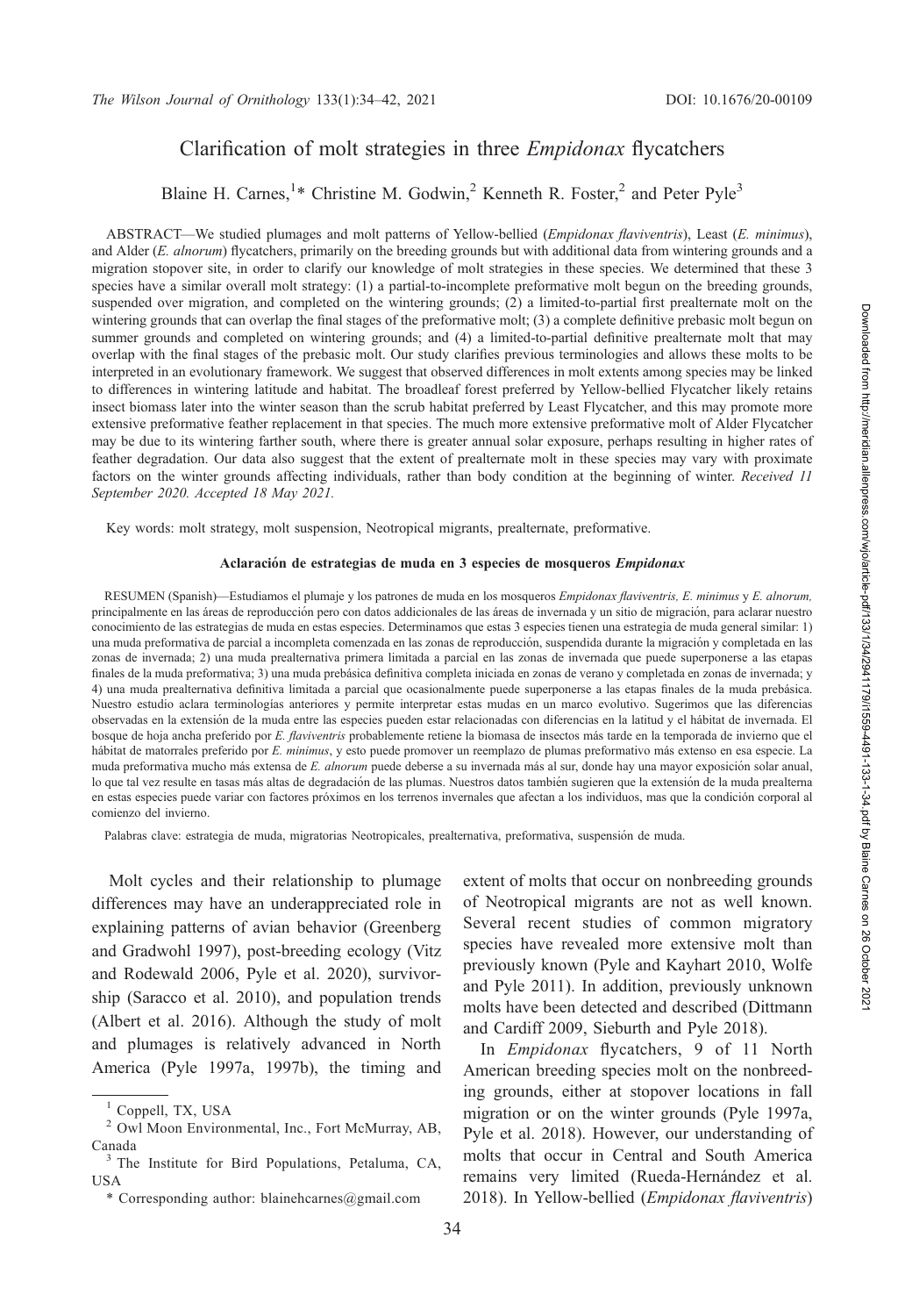and Least (E. minimus) flycatchers, molt has been reported to follow the Complex Alternate Strategy (Pyle 1997a, Howell et al. 2003, Howell 2010). Molts in Yellow-bellied Flycatcher have been reported to include a limited preformative molt taking place on the summer grounds, an incomplete and eccentric prealternate molt taking place on the winter grounds, and incomplete definitive prebasic and definitive prealternate molts taking place on the winter grounds (Pyle 1997a, 1997b).

Molts in Least Flycatcher have been reported as including a partial preformative molt occurring on summer grounds, complete prebasic molts that can suspend over migration, and partial-to-incomplete first prealternate molts that occur on the winter grounds. In Alder Flycatcher (E. alnorum), by contrast, molts have been reported to take place on the winter grounds and follow the Complex Basic Strategy (Johnson 1963), with incomplete preformative molts in which all feathers but the primary coverts are replaced, and complete definitive prebasic molts. However, the possible occurrence of a prealternate molt in Alder Flycatcher has been suggested (Pyle 1997a). The terminology of these reported molts was based largely on timing and location of molts, which can inhibit an understanding of those that take place on nonbreeding grounds (Jenni and Winkler 2020, Guallar et al. 2021).

In order to clarify the molt patterns and ageing criteria used with these species, we studied Yellowbellied, Least, and Alder flycatchers on their breeding grounds in northeastern Alberta, Canada. We assessed the number of molted feathers visible in close-up digital images of the body plumage and of the dorsal aspect of wings and tails. This enabled us to make a quantitative assessment of the formative, basic, and alternate feather generations. We also interpret our results using the approach of Humphrey and Parkes (1959) and Howell et al. (2003), by defining molts based on how they evolved from ancestral species of Tyrannidae, allowing these molts to be compared in a much clearer interpretive framework.

### Methods

We collected molt data while conducting banding as part of the Monitoring Avian Productivity and Survivorship (MAPS) program, a cooperative effort among public agencies, private

organizations, and bird banders to provide longterm data on demographic parameters and vital rates for landbird species of North America (Saracco et al. 2008; DeSante et al. 2015, 2019). We collected most of our data in connection with the Boreal MAPS project located in the Oil Sands Region of northeastern Alberta (Foster et al. 2012, 2017; Pyle et al. 2020). Habitats of varying age and complexity across the boreal region comprised our study sites. We collected data from the second week of June through the first week of August. One author (BHC) collected additional data for Least and Yellow-bellied flycatchers while participating in a fall migration banding program in eastern Maryland and a winter banding program in Belize (Central America).

We analyzed feather replacement patterns by age class on birds captured during the Boreal MAPS program from 2011 to 2019. Age determination to hatching year (HY), second year (SY), and after second year (ASY) followed the criteria of Pyle (1997a). Whenever possible, we took photographs of the right wing, tail, and body of captured SY and ASY Empidonax flycatchers. We examined these photographs to verify age determinations and to record the extent of inserted preformative and prealternate molts. Our goal was to describe which feathers had been replaced within the remiges, greater coverts, primary coverts, and rectrices during each of these molts. In first-cycle birds (SYs), we categorized replaced feathers as either formative or first alternate based primarily on position and degree of feather wear. Primaries are numbered distally (innermost to outermost), and secondaries are numbered proximally (outermost to innermost), following Pyle (1997a). We assumed that replacement among coverts was distal within each tract, and that the tertials were replaced in sequence s8–s9–s7 (Pyle 1997a, 1997b, 2013). Markedly less worn feathers within a group of formative feathers that are typically replaced first in the molt sequence for that group (e.g., inner greater coverts, s8) were considered to be first alternate and assumed to have also been replaced during the previous preformative molt. We recorded extent of body-feather molt as none (0), trace (1), light (2), medium (3), or heavy (4), according to the MAPS protocol (DeSante et al. 2019). We scored preformative body-feather molt in HYs only for individuals that appeared to have completed their prejuvenile molt.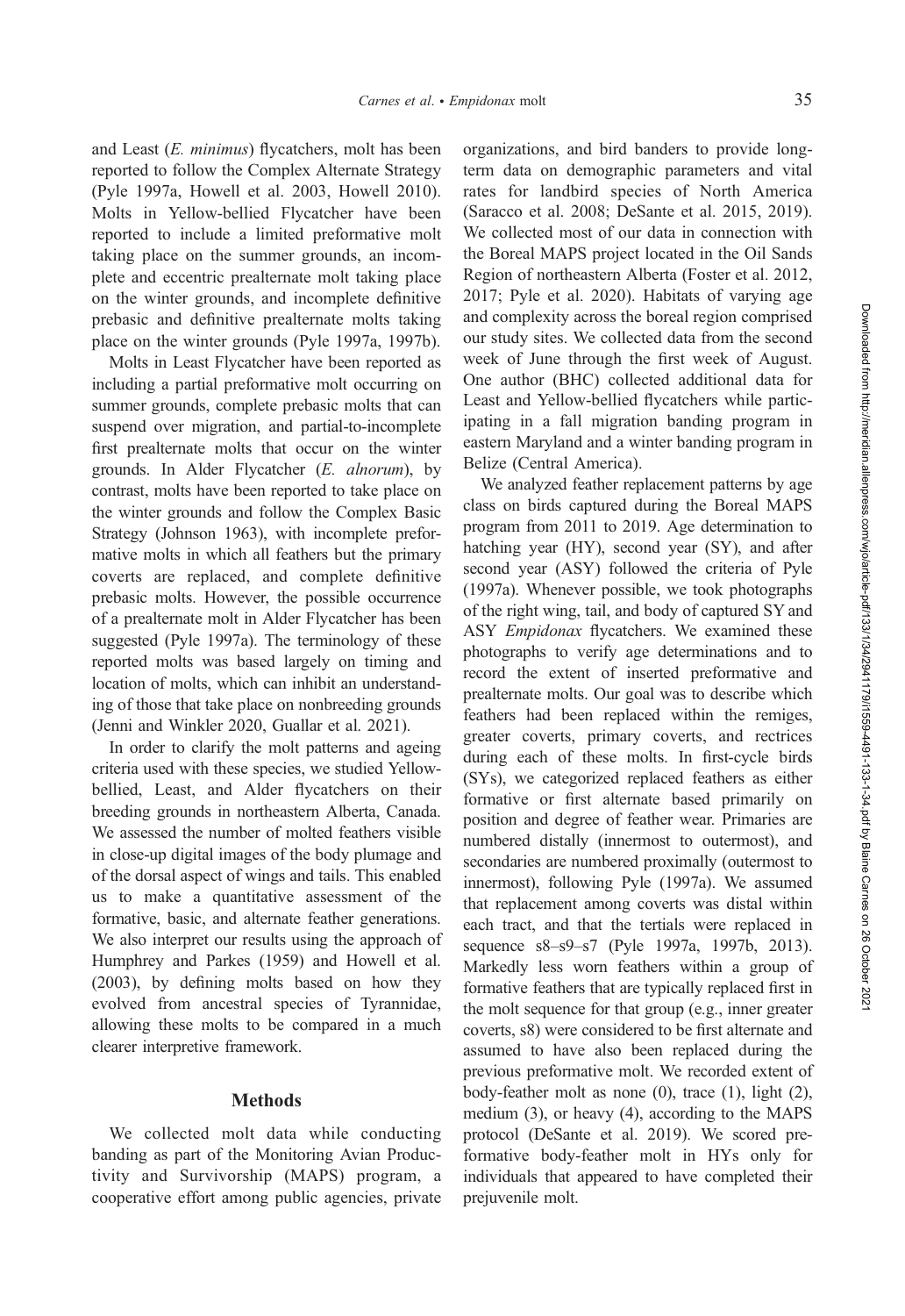| Species     | Molt            | n   | Greater coverts | Secondaries | Primaries | Primary coverts | Total            |
|-------------|-----------------|-----|-----------------|-------------|-----------|-----------------|------------------|
| <b>YBFL</b> | PF              | 12  | 9.17            | 6.42        | 6.83      | $\Omega$        | $22.42 \pm 2.68$ |
|             | PA <sub>1</sub> | 12  | 2.58            | 0.75        | $\Omega$  |                 | $3.33 \pm 2.27$  |
|             | <b>DPA</b>      | 10  | 1.90            | 1.20        | $\Omega$  |                 | $3.10 \pm 3.70$  |
| <b>LEFL</b> | PF              | 108 | 6.91            | 2.56        | $\Omega$  |                 | $9.47 \pm 3.20$  |
|             | PA <sub>1</sub> | 108 | 4.03            | 1.31        | $\Omega$  | $\Omega$        | $5.33 \pm 2.56$  |
|             | <b>DPA</b>      | 144 | 2.14            | 0.96        | $\Omega$  |                 | $3.10 \pm 3.20$  |
| <b>ALFL</b> | PF              | 82  | 9.83            | 8.67        | 9.63      |                 | $28.17 \pm 3.53$ |
|             | PA <sub>1</sub> | 82  | 1.70            | 0.50        | $\Omega$  |                 | $2.20 \pm 1.67$  |
|             | <b>DPA</b>      | 202 | 1.10            | 0.57        | $\theta$  |                 | $1.67 \pm 1.88$  |

Table 1. Mean number of feathers replaced within the remiges and coverts during inserted preformative (PF), first prealternate (PA1), and definitive prealternate (DPA) molts in Yellow-bellied (YBFL), Least (LEFL), and Alder (ALFL) flycatchers captured on the summer grounds in northeastern Alberta, Canada.

We analyzed the extent of preformative, first prealternate, and definitive prealternate molts using generalized linear models implemented through the open source program R (R Core Team 2020). Each model contained species and sex as fixed effects. Feather count data were modeled as a Poisson distribution. In addition, a Spearman rank correlation analysis was conducted on the preformative and first prealternate molts of SY birds of each species to determine if the extent of the 2 molts were similar. A significance level of  $P \leq$ 0.05 was used for all statistical tests.

### **Results**

The extents for inserted molts in our 3 study species are summarized in Table 1 and Figures 1 and 2. The 3 species differed significantly from one another in extent of the preformative molt (Tables 1–2, Fig. 1a, 2a–d): Least Flycatcher replaced no primaries but up to 5 inner secondaries, Yellow-bellied Flycatcher replaced up to 7 outer primaries and all secondaries in an eccentric pattern, and most Alder Flycatchers (96.3%) replaced all remiges and all rectrices (Table 1). However, 3 Alder Flycatchers (3.7%) underwent



Figure 1. Frequency of replacement in the greater coverts and remiges in the preformative (a), first prealternate (b), and definitive prealternate (c) molts of Yellow-bellied, Least, and Alder flycatchers. Gray scales represent observed replacement frequencies (note lesser and median coverts not scored).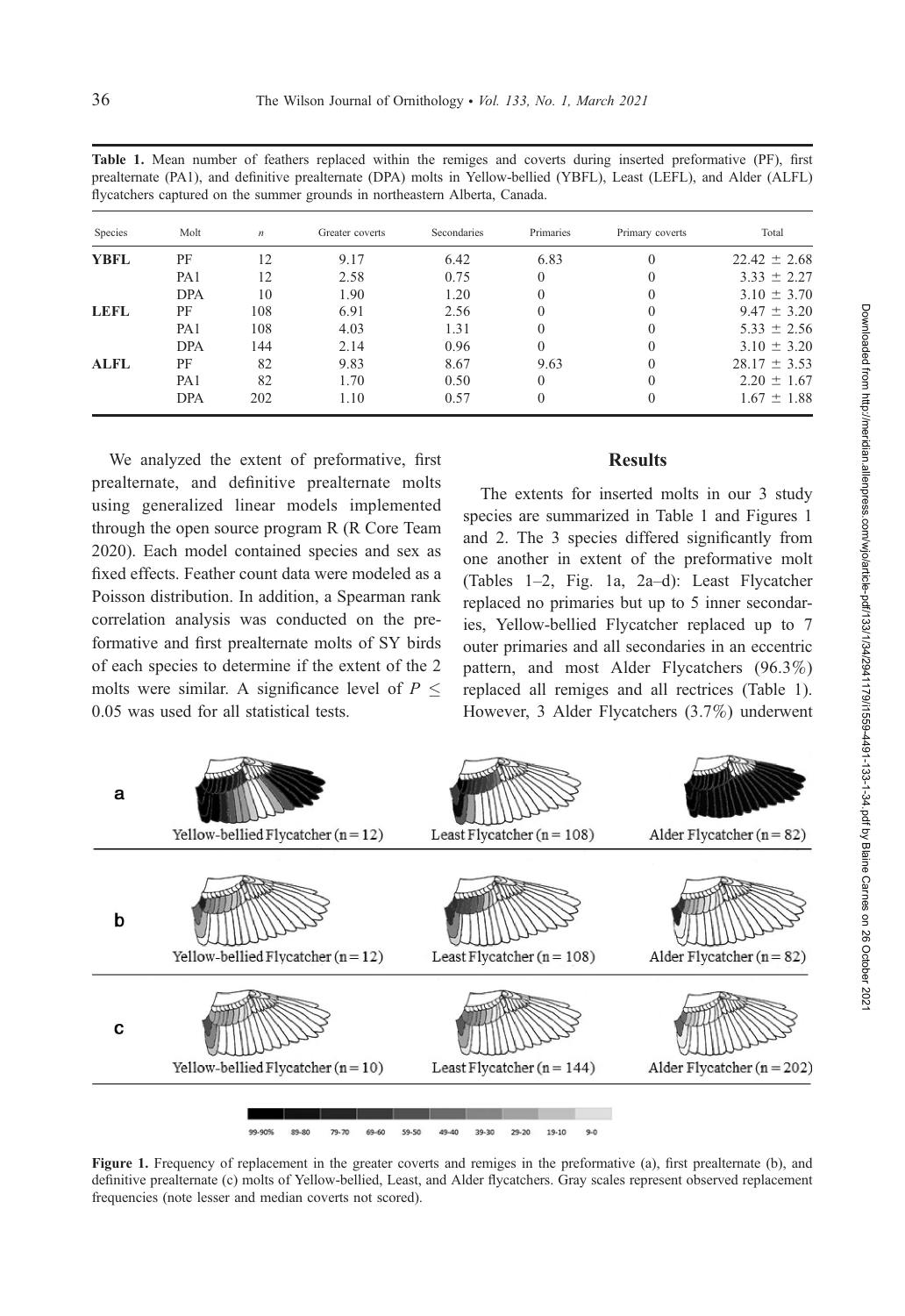

Figure 2. Examples of molts in Yellow-bellied, Least, and Alder flycatchers. (a) Extent of preformative molt in Yellowbellied Flycatcher on 13 December, after resuming molt on the winter grounds. Formative feathers include lesser, median, and greater coverts, and secondary 8. (b) Eccentric preformative molt overlapping with the first prealternate molt in Yellowbellied Flycatcher on 31 March on the winter grounds. Primaries 4–8 (but not corresponding primary coverts) are in active preformative molt and inner greater coverts are in active prealternate molt. (c) First prealternate and preformative molt extents in Least Flycatcher on 11 June on the summer grounds. First alternate feathers include secondary 9, inner greater coverts, and inner median coverts; formative feathers include secondaries 6–8 and middle greater covert; juvenile feathers include outer greater coverts, primary coverts, and remainder of remiges. (d) First prealternate and preformative molt extents in Alder Flycatcher on 11 July on the summer grounds. Secondary 9 is alternate; lesser, median, and greater coverts, and all remaining remiges, are formative; primary coverts are juvenile. (e) Definitive prealternate molt extent in Alder Flycatcher on 21 June on the summer grounds. Definitive alternate feathers include the innermost greater covert and secondaries 8–9. (f) Partial preformative molt extent shown by Alder Flycatcher on 23 June on the breeding grounds. Secondaries 8–9 and greater covert 7 are alternate; the outer 2 greater coverts, primary coverts, and remaining remiges are juvenile; all other feathers are formative.

only a partial preformative molt including 8–10 greater coverts and s8–9, but no other remiges or rectrices (Fig. 2f). No birds were observed to replace any primary coverts during the preformative molt.

All 3 species appeared to suspend the preformative molt over fall migration. Our data on HYs of these species indicate that 90% of 10 Yellowbellied, 88% of 169 Least, and 55% of 125 Alder flycatchers began replacement of juvenile body feathers prior to completion of the MAPS season on 8 August. Additional preformative molt replacement of body feathers and wing coverts might be possible in mid-August through early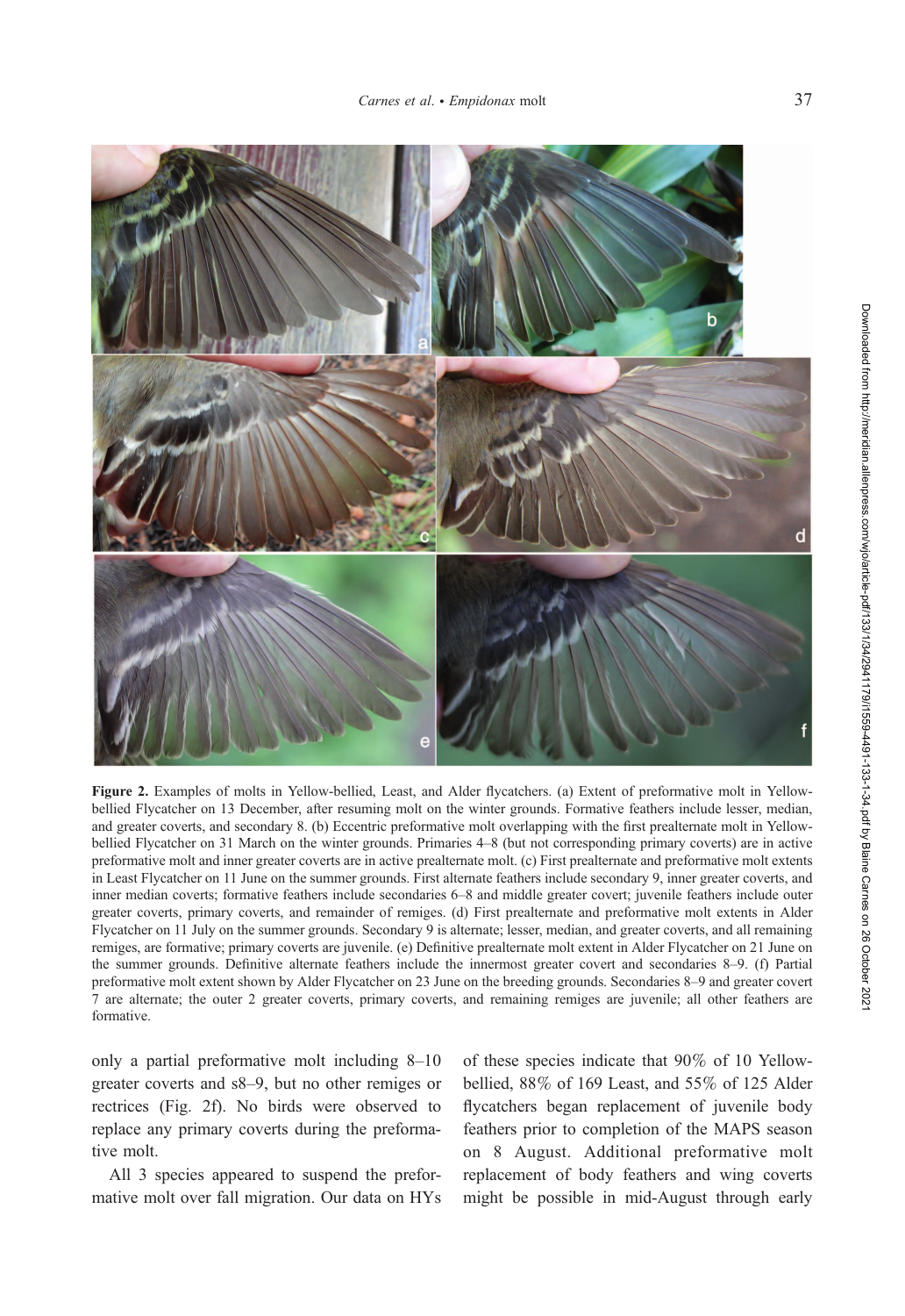Table 2. Estimated coefficients for the Poisson regression of the total number of feathers replaced in the preformative, first prealternate, and definitive prealternate molts of Yellowbellied (YBFL), Least (LEFL), and Alder (ALFL) flycatchers.

| Variable                  | Estimate  | <b>SE</b> | Z         | $\overline{P}$ |
|---------------------------|-----------|-----------|-----------|----------------|
| <b>Preformative</b>       |           |           |           |                |
| Intercept (ALFL)          | 3.3560    | 0.0321    | 104.599   | < 0.001        |
| LEFL                      | $-1.0877$ | 0.0381    | $-28.528$ | < 0.001        |
| YBFL                      | $-0.2289$ | 0.0646    | $-3.542$  | < 0.001        |
| <b>First prealternate</b> |           |           |           |                |
| Intercept (ALFL)          | 0.6171    | 0.0939    | 6.569     | < 0.001        |
| LEFL                      | 0.9372    | 0.0869    | 10.790    | < 0.001        |
| YBFL                      | 0.4373    | 0.1756    | 2.491     | 0.013          |
| Definitive prealternate   |           |           |           |                |
| Intercept (ALFL)          | 0.26561   | 0.0874    | 3.039     | 0.002          |
| LEFL                      | 0.68447   | 0.0768    | 8.913     | < 0.001        |
| YBFL                      | 0.58947   | 0.1878    | 3.139     | 0.002          |

September, after completion of MAPS data collection but before southbound migration. Based on captures during fall migration and early winter, prior to suspending molt for migration, the preformative molts of Yellow-bellied and Least flycatchers can include a variable number of inner greater coverts and 0–3 tertials, but no other remiges (Fig. 1a). These species then resume the preformative molt on the winter grounds, replacing additional greater coverts as well as tertials and some inner secondaries in Least Flycatcher, and inner secondaries and outer primaries in Yellowbellied Flycatcher (Fig. 1b). Individuals of all 3 species can also suspend the prebasic molt of body feathers over fall migration; our data indicate that 50% of Yellow-bellied and Least flycatchers, and 52% of Alder Flycatchers, had begun body feather molt prior to the end of the MAPS season.

The first and definitive prealternate molts are partial in all 3 species (Tables 1–3, Fig. 1b–c, 2b– e). The number of feathers replaced in the first and definitive prealternate molts was significantly different in Alder and Least flycatchers (Table 3), with more feathers replaced during the first prealternate molt than in subsequent definitive prealternate molts (Table 1); this difference was largest for Least Flycatcher. Yellow-bellied Flycatcher did not show differences in extent between these 2 molts.

We found no correlation between the extent of the preformative and first prealternate molts of wing coverts or tertials for Least Flycatcher ( $r_{s(n = 105)}$  =

Table 3. Estimated coefficients for the Poisson regression of the total number of feathers replaced in the first prealternate and definitive prealternate molts by age in Yellow-bellied (YBFL), Least (LEFL), and Alder (ALFL) flycatchers.

|  | Variable                                               | Estimate | - SE | Z |                                  |
|--|--------------------------------------------------------|----------|------|---|----------------------------------|
|  | ALFL Intercept (ASY) $0.5259$ $0.0546$ $9.625 < 0.001$ |          |      |   |                                  |
|  | <b>SY</b>                                              |          |      |   | 0.2445 0.0933 2.621 0.009        |
|  | LEFL Intercept (ASY) $1.1082$ 0.0487 22.738 < 0.001    |          |      |   |                                  |
|  | <b>SY</b>                                              |          |      |   | $0.5765$ 0.0644 8.957 < 0.001    |
|  | YBFL Intercept (ASY) 1.1314 $0.1796$ 6.300 < 0.001     |          |      |   |                                  |
|  | <b>SY</b>                                              |          |      |   | $0.0726$ $0.2393$ $0.303$ $0.76$ |
|  |                                                        |          |      |   |                                  |

 $-0.0542$ ,  $P = 0.58$ ) or Alder Flycatcher ( $r_{s(n = 81)} =$  $-0.1617$ ,  $P = 0.14$ ). In Yellow-bellied Flycatcher, however, the preformative and first prealternate molts were negatively correlated  $(r<sub>s(n = 12)</sub> =$  $-0.6541$ ,  $P = 0.021$ ), meaning birds with a more extensive preformative molt had a less extensive prealternate molt and vice versa. We found no differences in molt extent by sex in any of the 3 species.

#### **Discussion**

Our study shows that Yellow-bellied, Least, and Alder flycatchers have broadly similar molt strategies that include (1) a partial-to-incomplete preformative molt begun on the breeding grounds, suspended over migration, and completed on the wintering grounds; (2) a limited-to-partial first prealternate molt on the wintering grounds that can overlap the final stages of the preformative molt; (3) a complete definitive prebasic molt begun on summer grounds and completed on wintering grounds; and (4) a limited-to-partial definitive prealternate molt that may occasionally overlap the final stages of the prebasic molt. Our data, together with studies of molt extents in migratory stopover locations (Colorado 2010), indicate that in all 3 species preformative and prebasic molts typically suspend for southbound migration, and that their prealternate molts occur on the wintering grounds.

Pyle (1997a, 1997b) interpreted the molt strategy of Yellow-bellied Flycatcher as consisting of a limited preformative molt on the breeding grounds; an incomplete, eccentric first prealternate; and incomplete definitive prebasic and prealternate molts, all taking place on the wintering grounds. This interpretation followed that of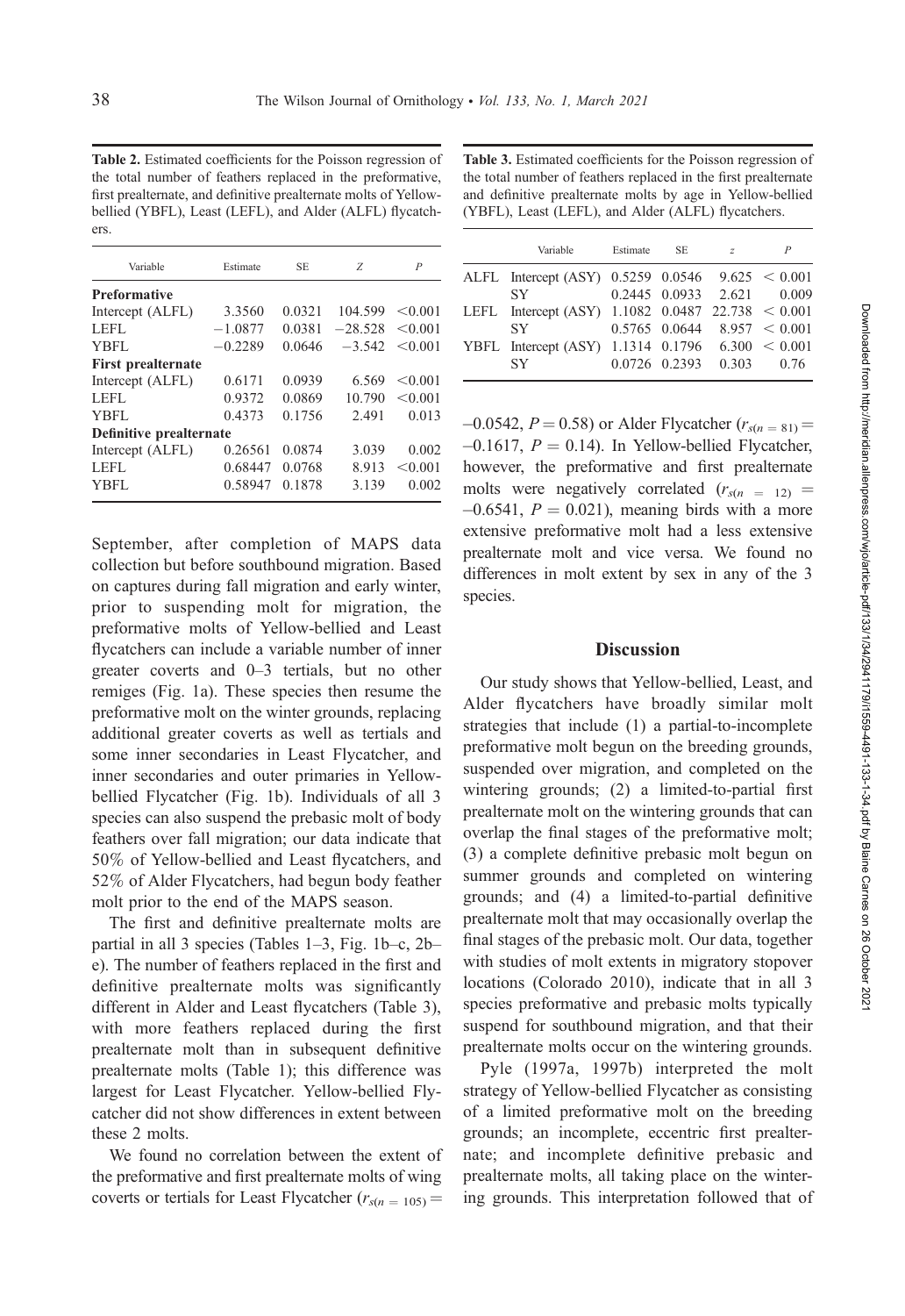other authors using older European-based terminology defining molts relative to timing of breeding (e.g., Dwight 1900, Dickey and van Rossem 1938, Mengel 1952, Johnson 1963, Oberholser 1974, Hussell 1982). By comparing these molts with other tyrannid species such as the more basal genera Myiarchus and Tyrannus (Rheindt et al. 2008) in an evolutionary sense, however, we propose that best application of molt terminology according to the Humphrey and Parkes (1959) system would consider the preformative molt to be suspended over fall migration and protracted through spring to include primaries and secondaries and the definitive prebasic molt to be complete, with some individuals suspending body molt over migration and not completing flight-feather molt until spring. In both cases, final growth of formative and basic remiges can overlap the partial prealternate molt. For example, prealternate body and wing-covert replacement can commence or occur while outer primaries are still growing during the eccentric preformative molt in Yellow-bellied Flycatcher (Fig. 2b).

Similarly, the preformative molt in Least Flycatcher appears to be more extensive than previously thought, with regular replacement of wing coverts, tertials, and occasionally inner secondaries. Again, lack of consideration of preformative molt suspension by previous authors may explain former descriptions of the preformative molt in Least Flycatcher as including only a few wing coverts (Johnson 1963). Recognizing that the molt is suspended, it becomes more evident that Least and Yellow-bellied flycatchers share several similarities in pattern and timing of the preformative molt with each other and with many other migratory North American flycatchers and passerines (Pyle 1997a, 1998).

Aside from Foster (2007) and Areta et al. (2016), which give cursory attention to molt, there is essentially no published information on timing and duration of molts on the winter grounds in Alder Flycatcher, as much of their wintering range in the western Amazon basin is subject to heavy rains from November to May (Lowther 1999, Areta et al. 2016). Our results for this species indicate that preformative and definitive prebasic molts are suspended prior to fall migration in similar fashion to Yellow-bellied and Least flycatchers (Hussell 1991). Our analysis of feather wear among greater coverts and remiges suggests

that preformative and definitive prebasic molts in Alder Flycatcher resume soon after arrival on the winter grounds (Foster 2007) but take place mainly between January and March (Pyle 1997a, Areta et al. 2016), as documented in the closely related Willow Flycatcher (*E. traillii*) by Dickey and van Rossem (1938). Our results also confirm the speculation of Pyle (1997a) that partial prealternate molts occur. We predict that these molts primarily take place in March–April and may overlap the conclusion of the preformative and definitive prebasic molts, as we suggest for first-year Yellow-bellied Flycatcher. We propose that the rare Alder Flycatcher individuals that retain remiges in the preformative molt are from late broods and/or are in poor body condition upon arrival on the winter grounds. The fact that no eccentric molts were observed suggests either (1) that there may be a fixed mechanism that triggers the remigial molt to be either partial or nearcomplete, or (2) that there may be a facultative mechanism for suspending the molt prior to completion.

Despite these species' similarities in overall molt strategy, we observed differences among them in molt extent. Compared to Least Flycatcher, Alder Flycatcher exhibits more extensive preformative and less extensive prealternate molts, while molt extents in Yellow-bellied Flycatcher fall between the other 2 species. These differences may be linked to differences in wintering latitude and habitat. Both Yellow-bellied and Least flycatchers winter primarily in Mexico and Central America, but their habitat preferences differ, with Yellow-bellied Flycatcher mainly found in tall broadleaf forests (Dickey and van Rossem 1938, Gross and Lowther 2011) and Least Flycatcher more often inhabiting open scrub habitats (Tarof and Briskie 2008). The more-extensive preformative molt in Yellow-bellied Flycatcher is at odds with predictions that humid forest–dwelling species should have less-extensive molts than those of open scrub habitats, if harsher vegetation and increased solar radiation causes increased wear in feathers, requiring them to be replaced more often for functional purposes (Willoughby 1991; Pyle 1998, 2008; Guallar et al. 2021). However, across much of the wintering grounds of Yellow-bellied and Least flycatchers, there is a pronounced dry season that begins partway through the northern winter and intensifies until spring migration (Tarof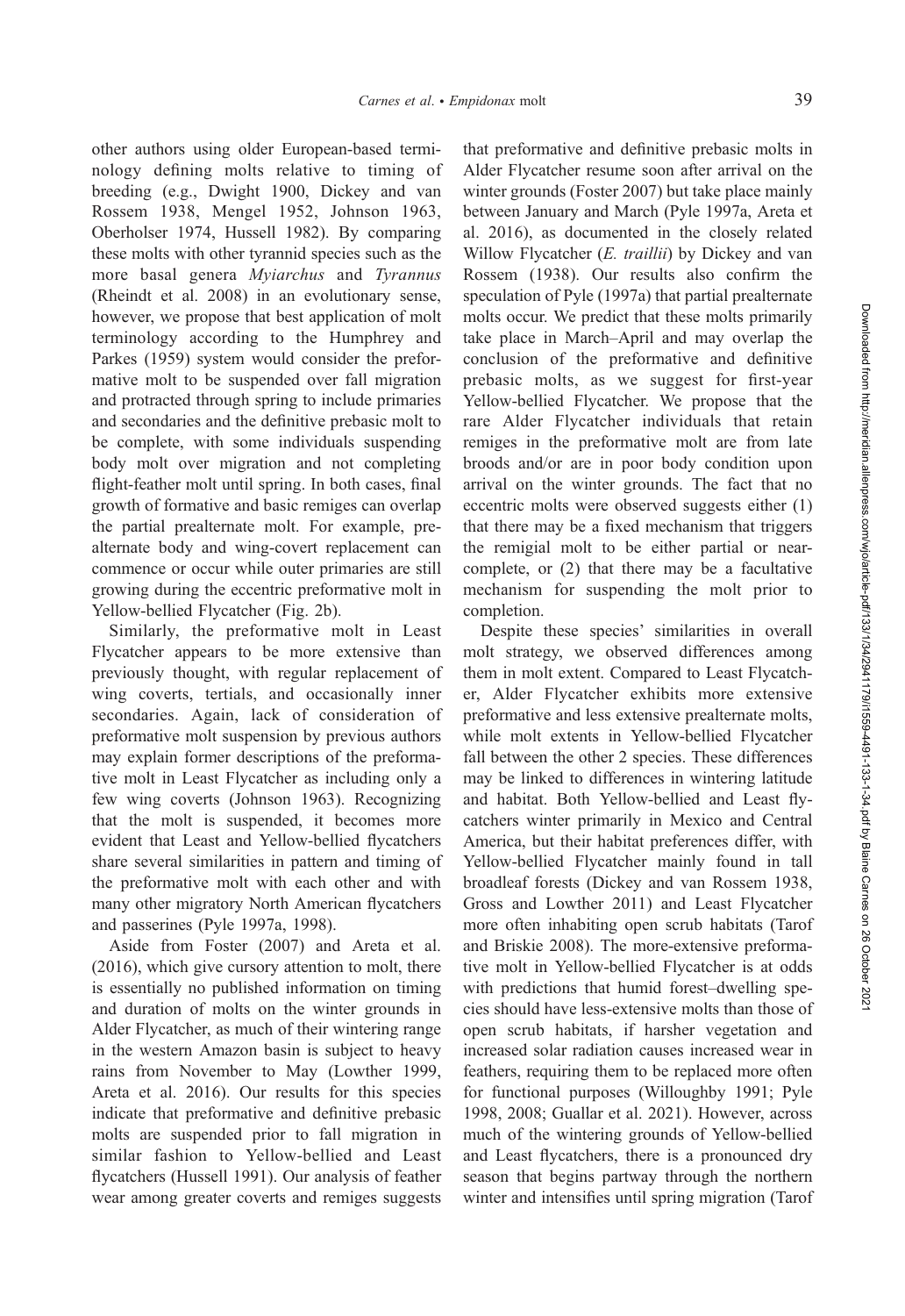and Briskie 2008, Gross and Lowther 2011). The moister forests preferred by Yellow-bellied Flycatcher likely retain moisture and insect biomass further into the winter than the scrub habitats preferred by Least Flycatcher, as shown by other dry forest/scrub habitats in the northern Neotropics (Marra and Holmes 2001), and this may promote more extensive preformative feather replacement in Yellow-bellied Flycatcher.

Alder Flycatcher, which winters in South America, prefers exposed shrubby habitats like Least Flycatcher (Lowther 1999, Tarof and Briskie 2008), implying that their molts should be similar in extent, but we suggest that both the later timing of the preformative and prebasic molts and the greater extent of the preformative molt in Alder Flycatcher may result from a more-southerly wintering latitude (Pyle 1998, Guallar et al. 2021). This latitude effect relates to increased annual solar radiation for birds that winter at tropical and southern temperate latitudes during the boreal winter (Rohwer et al. 2005), as has been proposed for shorebirds wintering at different latitudes (Pyle 2008: p. 500–505), even within species (Serra 2001), as well as for migratory New World warblers (Terrill et al. 2020). Additionally, in contrast to the dry season that occurs on the winter grounds of Yellow-bellied and Least flycatchers, the northern winter is the wettest portion of the year on much of the Alder Flycatcher wintering grounds (Lowther 1999). A precipitation-induced flush of insect biomass may support a more extensive preformative molt in Alder Flycatcher, while preformative molts in Yellow-bellied and Least flycatchers may be constrained by comparatively limited resources.

Yellow-bellied Flycatcher showed a negative correlation between the extent of the preformative and first prealternate molts, as would be expected if feather wear and energetic constraints drive molt patterns. Individuals that undergo a more extensive preformative molt likely have less need to replace feathers in the prealternate molt, especially as the timing of eccentric preformative remex replacement can overlap with the prealternate molt in this species. Contrastingly, first-cycle individuals in Least and Alder flycatchers did not show correlations between extents of their preformative and first prealternate molts. This suggests that individual variation in extent of the prealternate molt in these 2 species can stem from variation in

proximal factors on the winter grounds (e.g., weather events or food resources), rather than early-winter condition of individuals, as in other migratory passerines that can show variation in timing of the prealternate molt (Danner et al. 2015). Additionally, in Least and Alder flycatchers, the first prealternate molt is more extensive than subsequent prealternate molts, which may result from a need to replace a higher percentage of lower-quality juvenile feathers than higher-quality basic feathers during inserted molts (Greenwood et al. 1983, Pyle 1997a, Kiat and Izhaki 2016). The absence of a similar difference in Yellow-bellied Flycatcher may reflect a different molt strategy or may be the effect of the small sample size for this species.

The protracted molts following suspension in these 3 Empidonax species bear resemblance to molt strategies found in many Neotropical species (Pyle 1997a, Johnson and Wolfe 2017). The lack of oncoming winter conditions reduces temporal constraints on molt in tropical species, resulting in slower feather growth rates than what is found in temperate species of similar size (Pyle 2008, Johnson et al. 2012). With a few exceptions, many of the taxa closest to Empidonax in the Tyrannidae (e.g., some Contopus, Mitrephanes) are tropical and nonmigratory (Cicero and Johnson 2002, Ohlson et al. 2008, Rheindt et al. 2008), and the 3 Empidonax discussed here, as they evolved a migratory strategy, may have also evolved suspended molts across migration as a way to reduce energetic demands.

An examination of molts in tropical species of Empidonax flycatchers could further help determine the relationship between molt extent, habitat, and latitude. Initial work by Johnson (1974) comparing molts of Pacific-slope (E. difficilis), Cordilleran (E. occidentalis), and Yellowish (E. flavescens) flycatchers indicated that the preformative molt of Yellowish Flycatcher includes minimal replacement of wing coverts and secondaries, but regular replacement of rectrices, and no obvious prealternate molts. However, Johnson (1974) concluded the prealternate molts of Pacificslope Flycatcher are confined to a few body feathers, contrary to recent photographic evidence from MAPS banding stations (BHC, 2015, unpubl. data). Like other early evaluations of molt in Empidonax using seasonally based molt terminol-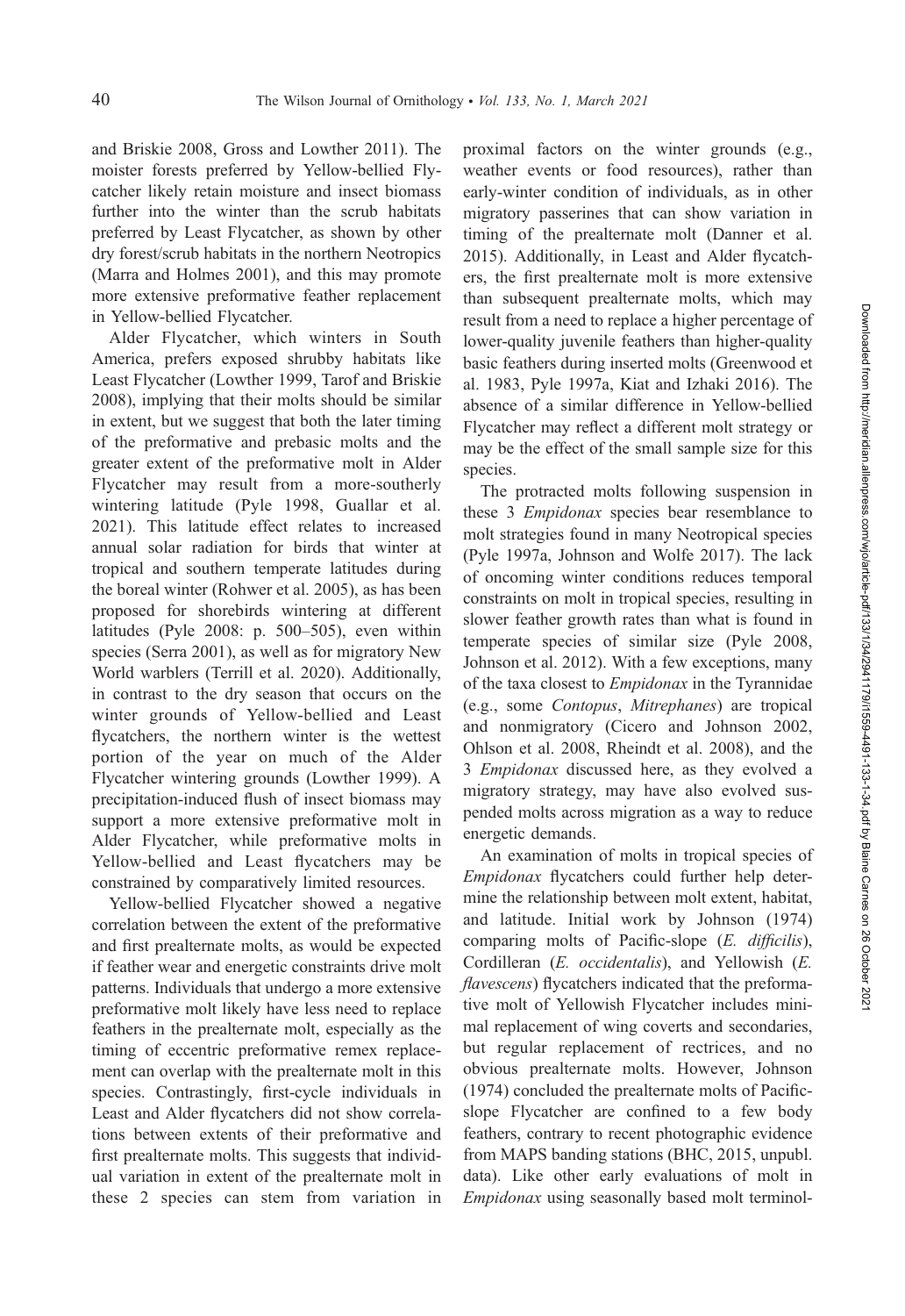ogies, we believe that reevaluation in an evolutionary context is needed.

We encourage ornithologists working in tropical regions to collect molt-related data and, whenever possible, for banding programs to collect standardized wing and tail photos and contribute them to online resources such as Environment and Climate Change Canada's Piranga catalogue. This enables detailed molt data to be collated at a later time, and, in turn, might yield new insights into molt patterns and timing even in well-studied species (Carnes 2017, Carnes and Ash 2019). In addition, photographs could serve as vouchers for published molt data, with later review allowing for verification of age, sex, and even species identification.

#### Acknowledgments

We are greatly indebted to the many banders who collected the field data and photographs used in this study, and the personnel supporting the field programs. Funding in support of this project has been provided by Syncrude Canada Ltd., Hammerstone Infrastructure Materials, Canadian Natural Resources Limited, Cenovus Energy, ConocoPhillips Canada Resources Corp., Devon Energy, Husky Oil Operations Ltd., Imperial Oil Ltd., Suncor Energy Inc., TOTAL E&P Canada, CNOOC International, the Oil Sands Developers Group, and the Oil Sands Monitoring Program. The funders had no role in study design, data collection and analysis, decision to publish, or preparation of the manuscript. The analyses and conclusions presented are independent of the position of any of the funders and of the OSM Program. Banding in Belize was carried out in conjunction with the University of Belize Environmental Research Institute, with support from Black Rock Lodge, Belize Audubon Society, and Corozal Sustainable Future Initiative. Logistical support for fall banding in Maryland came from J. Buler and S. Cabrera Cruz of the University of Delaware. All birds were captured and banded following protocols and permits issued by the Canadian Wildlife Service Bird Banding Office (Master Permit 10858) and Alberta Environment and Parks. Comments from 2 anonymous reviewers helped improve the manuscript. This is contribution 656 of the Institute for Bird Populations.

### Literature cited

- Albert SK, DeSante DF, Kaschube DR, Saracco JF. 2016. MAPS (Monitoring Avian Productivity and Survivorship) data provide inferences on demographic drivers of population trends for 158 species of North American landbirds. North American Bird Bander. 41:133–140.
- Areta JI, Mangini GG, Gandoy FA, Gorleri F, Gomez D, et al. 2016. Ecology and behavior of Alder Flycatchers (Empidonax alnorum) on their wintering grounds in

Argentina. Wilson Journal of Ornithology. 128:830– 845.

- Carnes BH. 2017. Age determination of Swainson's Thrush using the distal marginal coverts. North American Bird Bander. 42:104–107.
- Carnes BH, Ash A. 2019. First evidence for suspension of prebasic molt in a White-eyed Vireo. Western Birds. 50:52–54.
- Cicero C, Johnson NK. 2002. Phylogeny and character evolution in the Empidonax group of Tyrant Flycatchers (Aves: Tyrannidae): A test of W. E. Lanyon's hypothesis using mtDNA sequences. Molecular Phylogenetics and Evolution. 22:289–302.
- Colorado GJ. 2010. Fall migration of Empidonax flycatchers in northwestern Colombia. Journal of Field Ornithology. 81:259–266.
- Danner RM, Greenberg RS, Danner JE, Walters JR. 2015. Winter food limits timing of pre-alternate moult in a short-distance migratory bird. Functional Ecology. 29:259–267.
- DeSante DF, Burton KM, Velez P, Froehlich D. 2019. MAPS manual. Point Reyes Station (CA): The Institute for Bird Populations. http://www.birdpop.org/docs/ pubs/DeSante\_et\_al\_MAPS\_Manual\_2015.pdf
- DeSante DF, Kaschube DR, Saracco JF. 2015. Vital rates of North American landbirds. Point Reyes Station (CA): The Institute for Bird Populations. www. VitalRatesOfNorthAmericanLandbirds.org
- Dickey DR, van Rossem AJ. 1938. The birds of El Salvador. Chicago (IL): Field Museum of Natural History, Zoological Series.
- Dittmann DL, Cardiff SW. 2009. The alternate plumage of the Ruby-throated Hummingbird. Birding. 41:32–35.
- Dwight J Jr. 1900. The sequences of plumages and moults of the passerine birds of New York. Annals of the New York Academy of Science. 13:73–360.
- Foster KR, Godwin CM, Pyle P. 2012. Monitoring avian productivity and survivorship in the oil sands region of northeastern Alberta. In: Fourie AB, Tibbett M, editors. Mine closure 2012. Perth (Australia): Australian Centre for Geomechanics; p. 563–571.
- Foster KR, Godwin CM, Pyle P, Saracco JF. 2017. Reclamation and habitat-disturbance effects on landbird abundance and productivity indices in the oil sands region of northeastern Alberta, Canada. Restoration Ecology. 25:532–538.
- Foster MS. 2007. Winter behavior and ecology of the Alder Flycatcher (Empidonax alnorum) in Peru. Ornitología Neotropical. 18:171–186.
- Greenberg R, Gradwohl J. 1997. Territoriality, adult survival, and dispersal in the Checker-throated Antwren in Panama. Journal of Avian Biology. 28:103–110.
- Greenwood H, Weatherhead PJ, Titman RD. 1983. A new age- and sex-specific molt scheme for the Red-winged Blackbird. Condor. 85:104–105.
- Gross DA, Lowther PE. 2011. Yellow-bellied Flycatcher (Empidonax flaviventris), version 2.0. In: Poole AF, editor. Birds of North America. Ithaca (NY): Cornell Lab of Ornithology. https://doi.org/10.2173/bna.566
- Guallar S, Rueda-Hernández R, Pyle P. 2021. Evolution of the preformative molt in Cardinalidae correlates with